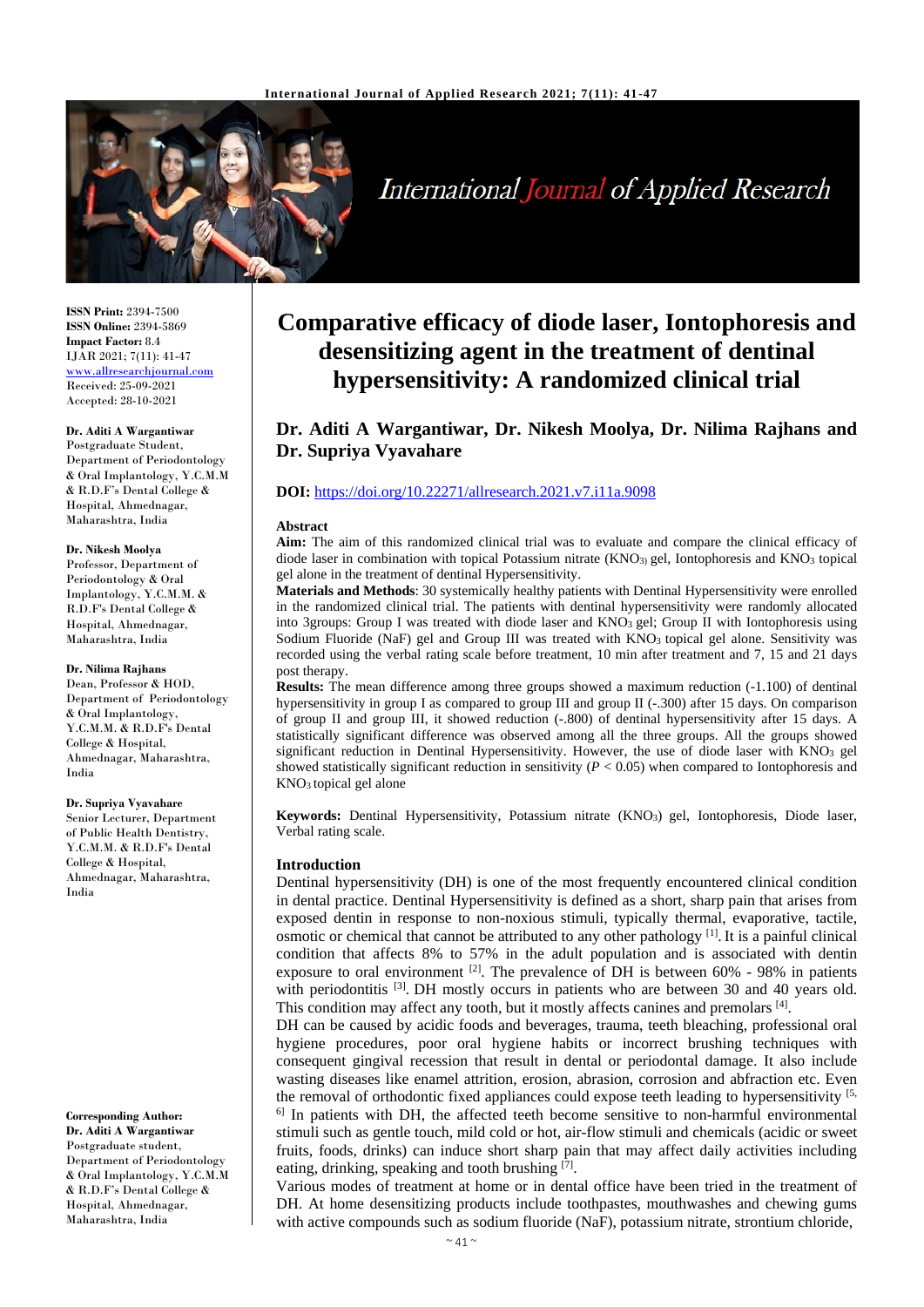stannous fluoride, potassium oxalate etc.

In dental office, the use of cavity varnishes, antiinflammatory agents, fluoride compounds, calcium compounds, restorative resins, cyanoacrylate, homeopathic remedies such as Plantago major, propolis, Iontophoresis and lasers is widely recommended [8, 9].

Toothpastes containing potassium nitrate have been used since 1980.It diffuses through enamel and dentin into the nerve endings of sensory fibers, reducing the excitability of intradental nerves by inhibiting the movement of sodium and potassium ions around the sensory fibers which results in the suppression of the painful sensation  $[3, 10]$  According to Kim S.  $(1986)$ <sup>[11]</sup>, increase in the concentration of extracellular potassium around the nerve fibers causes their depolarization, avoids repolarization and blocks the axonic action and passage of nerve stimulus, thus inactivating the action potential. Iontophoresis has been found to cause a significant improvement in 70%–80% of patients and caters to most criteria of an ideal desensitizing agent  $[12, 13]$  It was first described by Pivati *et al*. in 1747 and first used in the early 1960s to treat DH  $[14, 15]$ . With the advent of dental lasers, several lasers like Nd: YAG, Er: YAG, Er, Cr: YSGG and diode have been used in the treatment of DH<sup>[16]</sup>. Laser provides an innovative and quicker treatment which results in minimal side effects and safe for the patients which appear more satisfied with conventional therapies. The diode laser appears to be the most widely used in daily practice by dentist. Diode Laser has specific wavelengths (655 nm to 980 nm) resulting safe for the patient and causing minimum side effects or damage to the pulp as it is found in case of powerful systems such as Er, Cr:YSGG or Er: YAG lasers [6].

Thus, the aim of this clinical study was to evaluate and compare the clinical efficacy of Potassium nitrate  $(KNO<sub>3</sub>)$ topical gel, Iontophoresis and diode laser in combination with topical potassium nitrate  $(KNO<sub>3</sub>)$  gel in the treatment of Dentinal Hypersensitivity.

#### **Materials and methods**

This randomized, single-blind, parallel clinical trial was carried out in Department of Periodontology, Y.C.M.M And R.D.F's Dental College and Hospital, Ahmednagar. Randomization of patients into each group was done by investigator using lottery method, 10 each. The patients enrolled for this study were selected from the outpatient department of Periodontology. 30 systemically healthy patients with chief complaint of DH were enrolled for the study. The study was approved from the institutional ethics committee. The written informed consent was signed by all patients.

#### **Inclusion criteria**

- 1. Systemically healthy patients
- 2. Patients age between 35 60 years
- 3. Patients having minimum of 20 permanent teeth
- 4. No scaling or any dental procedures carried out in last 6 months.
- 5. Patients with clinically elicitable dentinal hypersensitivity who were reliable in their response to test measurements

#### **Exclusion criteria**

- 1. Those who had used any desensitizing paste or mouthwash during the last 6 months
- 2. Pregnant and lactating mothers
- 3. Smokers
- 4. Patients with cracked teeth, large carious lesions or restored teeth

The patients with dentinal hypersensitivity were randomly allocated into three groups. Before treatment, all the patients underwent phase I periodontal therapy i.e scaling and root planning followed by oral hygiene instructions. The degree of sensitivity before and after treatment was determined qualitatively with an air stimulus. To check the air stimulus, the selected tooth was isolated, dried and a jet of air was applied from a distance of 1 cm for 1 s and response to air stimuli was recorded.

#### **Clinical parameters**

Dentinal Hypersensitivity was recorded using the verbal rating scale (VRS)  $[17]$  before treatment, 10min after treatment and 7, 15 and 21 days post therapy.

Verbal rating scale (VRS) is a four-point scale where  $0 = no$ sensitivity,  $1 = \text{mild sensitivity}, 2 = \text{moderate sensitivity}, 3 =$ severe sensitivity,  $4 = \text{very severe sensitivity}$  was used after withdrawal of the stimulus [17].

The distance between identifiable CEJ to gingival margin was recorded by CAL (Clinical Attachment Level) measurement before treatment, 7, 15 and 21 days.

#### **Treatment procedure**

A total of 30 patients with hypersensitivity teeth due to periodontal disease or wasting disease (abrasion, attrition, erosion, abreaction at cervical third area) were selected. Three teeth (single rooted or multirooted) were selected per patient.

#### **Group I: Diode laser + Potassium nitrate topical gel:**

The selected teeth were isolated with cotton rolls and topical  $KNO<sub>3</sub>$  gel was applied with a cotton tip applicator onto the affected area and left in place for 1 min. Diode laser (Doctor Smile, Italy) having a wavelength of 980nm was irradiated in noncontact, continuous mode with a power from 0.2 W to 0.6W for 5 consecutive 20 sec intervals on the selected teeth. Then,  $KNO<sub>3</sub>$  gel was removed, repeated the procedure (from 0.2W to 0.6W) by brushing the fiber in contact over selected teeth and VRS score recorded.

#### **Group II: Iontophoresis treatment group:**

The sensitive teeth were treated with dental Iontophoresis unit (Jonofluor® Praxis Master, Dental Medical, Italy). The selected teeth were isolated with cotton rolls and dried. A sponge with thin layer of Sodium fluoride (NaF) gel was applied in a tray. An autoclaved tray with disposable sponges applied with NaF gel was to keep in contact with affected teeth surfaces. The metal electrode with red spiral was held in the patient's hand. The metal electrode with black spiral was kept in contact with rectangular slot in the tray. Resistance knob was turned clock wise. Then, the polarity and time was pre-set at 2 mA output current for 2.5 minutes. When the set time was over, the appliance gave a beep and procedure was stopped. Then, a tray with the electrode and sponge was removed from the patients dental arch. The teeth were evaluated 10 mins after the treatment and VRS score recorded.

#### **Group III: Potassium nitrate topical gel only**

The selected teeth were isolated with cotton rolls and  $KNO<sub>3</sub>$ gel (Orogard Gel, Alkem Laboratories Ltd., India) was applied with a cotton tip applicator onto the affected area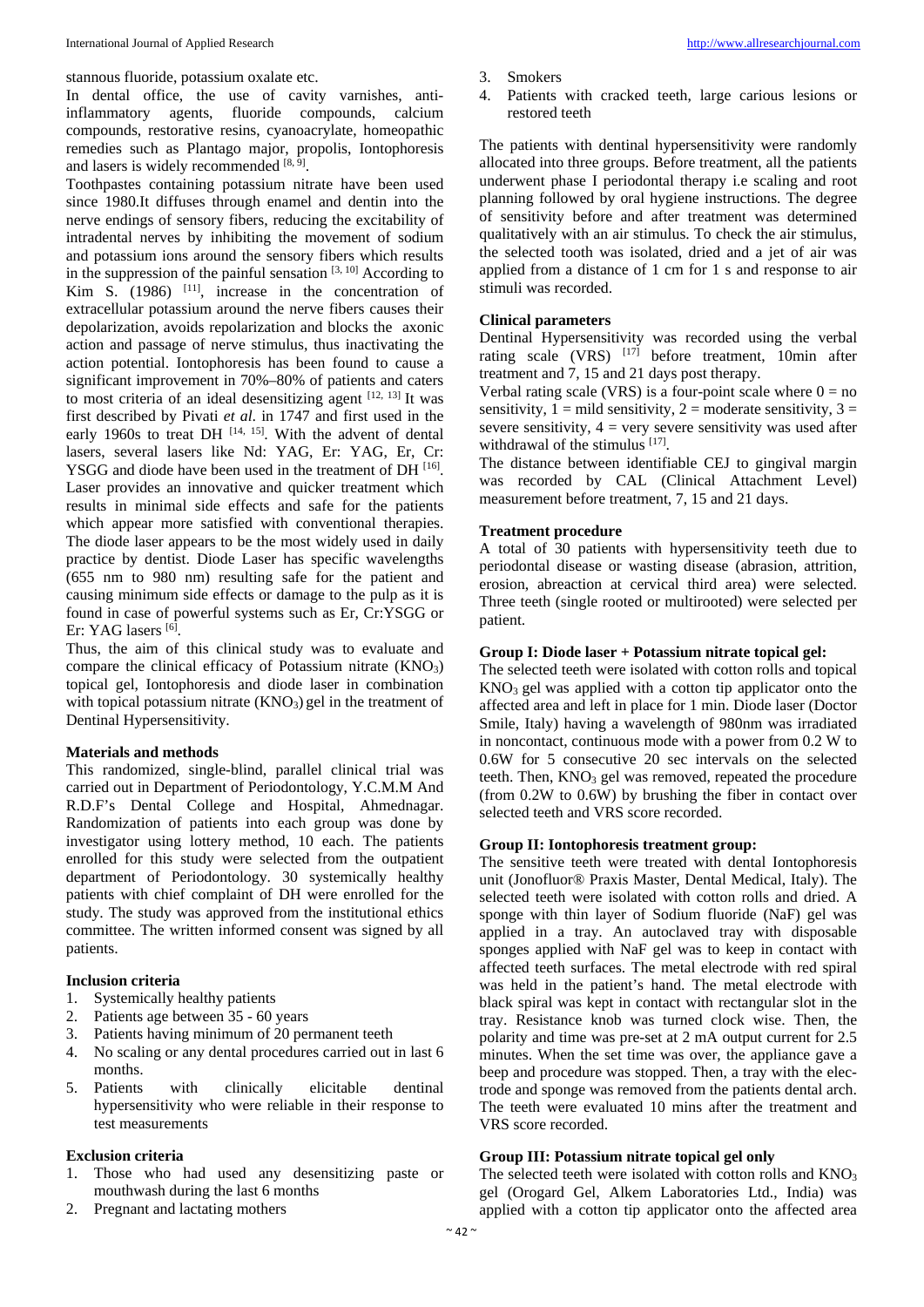and left in place for 1 min. The teeth were evaluated 10 min after the treatment and VRS score recorded.



**Fig 1:** Dentin hypersensitivity checked by jet of air by three way syringe



**Fig 2:** Diode Laser (Doctor Smile)



**Fig 3:** Diode laser desensitization



**Fig 4:** Ionophoresis Unit (Jonofluor® Praxis Master)



**Fig 5:** Iontophoresis was done



**Fig 6:** Potassium nitrate topical gel (Oragard gel)



**Fig 7:** Potassium nitrate topical gel application

#### **Recall visits**

All patients were recalled 10mins after treatment and 7, 15 and 21 days after therapy. At each visit, the above mentioned procedure was repeated and VRS score, CAL measurements were recorded. All patients had received oral hygiene instructions at each visit. No oral prophylaxis was performed at the recall visits until the end of evaluation phase. Subjective signs such as ulceration, burning sensation, allergic reaction and taste alterations along with objective signs such as redness of mucosa and staining of teeth were checked with none being reported.

#### **Statistical analysis**

The statistical analysis was carried out using one-way analysis of variance test. The data were entered in Microsoft Excel and analyzed using statistical package for social science (SPSS) version 22 software. Kruskal Wallis test was used to determine statistically significant differences between the groups and Post hoc test was used for intergroup comparison of 3 groups. The results were averaged (mean  $\pm$  standard deviation) for continuous data. P < 0.05 was considered as statistically significant.

#### **Results**

All test teeth presented DH before the desensitizing treatment i.e., at the baseline and 10 min after treatment. The levels of hypersensitivity were not statistically significant among all 3 groups [Table. 1] But, on the  $7<sup>th</sup>$  and 15<sup>th</sup> day, levels of hypersensitivity were statistically significant among all 3 groups. [Table no.1] On inter-group comparison, Group I, Group II and Group III did not show a significant reduction at the baseline and 10 min after treatment. On  $7<sup>th</sup>$  day and  $15<sup>th</sup>$  day, Group I showed significant reduction as compared to Group III followed by Group II [Table 2].On 7<sup>th</sup> and 15<sup>th</sup> day, Group I showed significant reduction in VRS score as compared to Group III followed by Group II [Figure no.8] [Figure no.9] On  $21<sup>th</sup>$ day, three groups showed almost similar mean differences for DH with maximum reduction (-.700) in group I.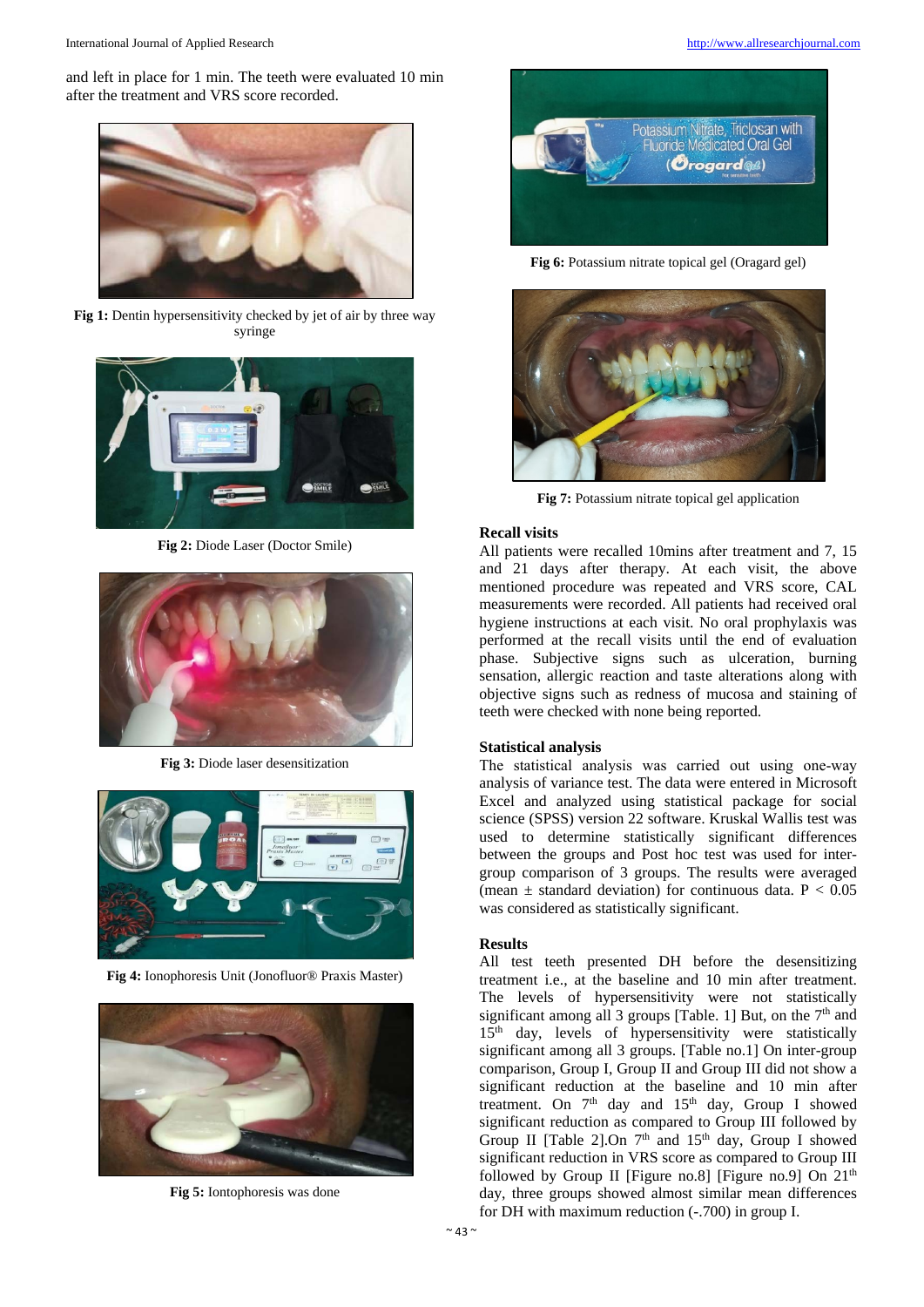Table 1: Kruskal-Wallis Test for Dentin hypersensitivity in 3 Groups on baseline, 10 min after T/t, 7<sup>th</sup>, 15<sup>th</sup> and 21<sup>st</sup> day

|                   |                          | <b>Ranks</b> |           |       |         |
|-------------------|--------------------------|--------------|-----------|-------|---------|
|                   | Groups                   | N            | Mean Rank | $X^2$ | P value |
|                   | Diode Laser              | 10           | 17.50     |       | .402    |
|                   | Iontophoresis            | 10           | 16.20     | 1.825 |         |
| <b>Baseline</b>   | Potassium Nitrate        | 10           | 12.80     |       |         |
|                   | Total                    | 30           |           |       |         |
|                   | Diode Laser              | 10           | 15.50     |       | .587    |
| 10 <sub>min</sub> | Iontophoresis            | 10           | 13.60     |       |         |
|                   | <b>Potassium Nitrate</b> | 10           | 17.40     | 1.065 |         |
|                   | Total                    | 30           |           |       |         |
|                   | Diode Laser              | 10           | 11.45     |       | .045    |
|                   | Iontophoresis            | 10           | 14.60     |       |         |
| 7 days            | Potassium Nitrate        | 10           | 20.45     | 6.204 |         |
|                   | Total                    | 30           |           |       |         |
|                   | Diode Laser              | 10           | 11.25     |       | .029    |
|                   | Iontophoresis            | 10           | 14.30     |       |         |
| 15days            | <b>Potassium Nitrate</b> | 10           | 20.95     | 7.101 |         |
|                   | Total                    | 30           |           |       |         |
|                   | Diode Laser              | 10           | 12.05     |       | .091    |
|                   | Iontophoresis            | 10           | 14.75     |       |         |
| 21days            | <b>Potassium Nitrate</b> | 10           | 19.70     | 4.790 |         |
|                   | Total                    | 30           |           |       |         |

|  | Table 2: Post Hoc Test for inter-group comparison of three groups |  |
|--|-------------------------------------------------------------------|--|
|  |                                                                   |  |

| <b>Dependent</b><br>(I) Groups |               | $J)$ Groups           | Mean Difference (I-J) | P value | 95% Confidence Interval |                    |
|--------------------------------|---------------|-----------------------|-----------------------|---------|-------------------------|--------------------|
| <b>Variable</b>                |               |                       |                       |         | <b>Lower Bound</b>      | <b>Upper Bound</b> |
| 10 <sub>min</sub>              | Diode Laser   | Potassium Nitrate     | $-.200$               | .849    | $-1.11$                 | .71                |
|                                |               | <b>I</b> ontophoresis | .200                  | .849    | $-.71$                  | 1.11               |
|                                | Iontophoresis | Potassium Nitrate     | $-.400$               | .525    | $-1.31$                 | .51                |
| 7 days                         | Diode Laser   | Potassium Nitrate     | $-.900*$              | .028    | $-1.71$                 | $-.09*$            |
|                                |               | <b>I</b> ontophoresis | $-.300$               | .635    | $-1.11$                 | .51                |
|                                | Iontophoresis | Potassium Nitrate     | $-.600$               | .179    | $-1.41$                 | .21                |
| 15days                         | Diode Laser   | Potassium Nitrate     | $-1.100*$             | .016    | $-2.02$                 | $-.18*$            |
|                                |               | Iontophoresis         | $-.300$               | .700    | $-1.22$                 | .62                |
|                                | Iontophoresis | Potassium Nitrate     | $-.800$               | .096    | $-1.72$                 | .12                |
| 21 days                        | Diode Laser   | Potassium Nitrate     | $-.700*$              | .048    | $-1.39$                 | $-.01*$            |
|                                |               | <b>I</b> ontophoresis | $-.200$               | .758    | $-.89$                  | .49                |
|                                | Iontophoresis | Potassium Nitrate     | $-.500$               | .194    | $-1.19$                 | .19                |



**Fig 8:** Comparison for three groups using severity of hypersensitivity on VRS scale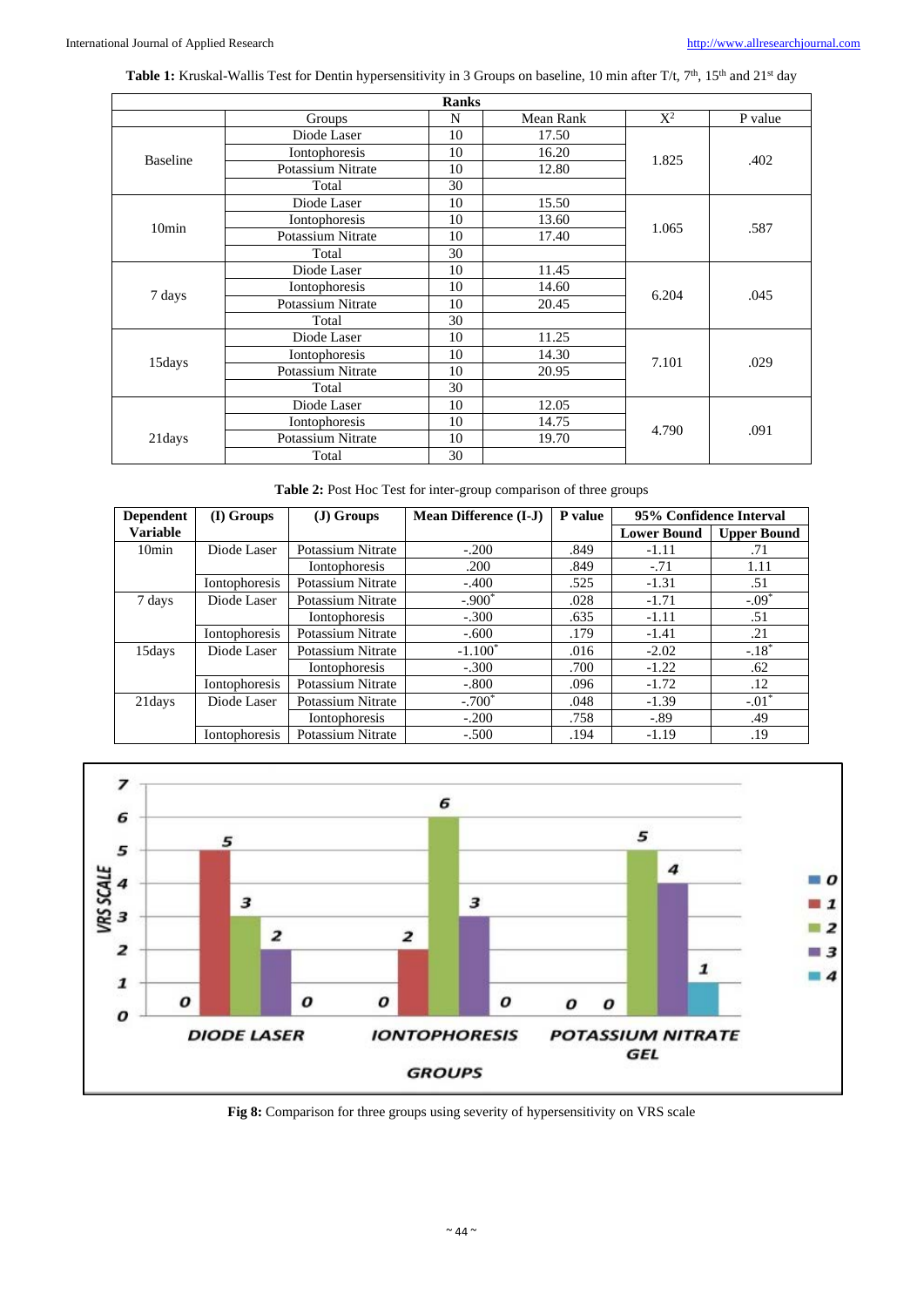

**Fig 9:** Comparison for three groups using severity of hypersensitivity on VRS scale at 15<sup>th</sup> day

#### **Discussion**

Curro has stated that tooth hypersensitivity should now be considered in the spectrum of pain as it can fit the criteria of several pain terms described by Marsky for the International Association of Study of Pain (IASP). The term should be allodontia to describe tooth hypersensitivity  $[18]$ . So far, there has been no gold standard for the treatment of DH and thus it persists as a chronic dental problem. The most probable methods of eliminating the DH appears to be disruption of the transmission of stimuli to the nerve terminals that accompany the odontoblastic processes by minimizing the dentinal fluid movement within the tubules, which can be obtained either by constriction or by occlusion of tubule orifices <sup>[19]</sup>. In light of the hydrodynamic theory, many of the treatment modalities such as simple-desensitizing tooth pastes, intermediate-iontophoresis and to complex ones such as lasers and tissue graft aim to reduce sensitivity by blocking the dentinal tubules [15, 13].

Randomized clinical trial was used in the present study to facilitate the comparison of the three treatment methods by reducing the bias. This study was conducted in the age group of 35-60 yrs as the peak prevalence of DH occurs in that group. Declining hypersensitivity symptoms after the age of 60yrs may be due to the development of secondary or sclerotic dentine which is not affected by mechanical forces. There is no reopening of dentinal tubules which helps in maintaining the desensitizing effect. Also, tooth wear and periodontal disease become more common with ageing <sup>[20]</sup>. Patients with exposed root surface and inadequate plaque control are more likely to have DH. So, in this study, scaling was performed on the selected patients and recalled on  $7<sup>th</sup>$ , 15th and 21th day based on study done by David H. Pasley *et al*. [21] stated that the smear layer created during manipulation of root surface may last for 5-7 days.

The diagnosis of DH was confirmed based on the positive response of the patients followed by clinical examination in which an air blast from a three way syringe was used as a stimulus test based on study done by Liu *et al*. [22] reported that 92% of sensitive subjects were sensitive to an air blast stimulus. The verbal rating scale (VRS) was used to assess the various degrees of hypersensitivity. A VRS is a four point scale representing the limits of sensitivity a patient might experience from an external stimulus. It is use to indicate their level of pain in response to hypersensitive

stimuli. Recently, there is no single method to assess dentin hypersensitivity which is considered as ideal method. So, VRS was used for assessment of hypersensitivity. Clinical Attachment Level (CAL) measurements were taken of selected teeth to assess the gingival recession which results in DH. Three teeth (single rooted or multirooted) were evaluated per patient with hypersensitivity due to periodontal disease (gingival recession) or wasting disease (abrasion, attrition, erosion, abreaction at cervical third area). Based on the present understanding of hypersensitivity and methods of assessment, this clinical study was carried out employing three methods such as diode laser with KNO<sub>3</sub> gel, Iontophoresis with NaF application and 5% potassium nitrate on the basis of the studies done by Nandkumar A and Iyer VH <sup>[31]</sup> (diode laser + KNO3 gel), Mangalekar SB *et al*. [18] (for Iontophoresis) and Attar NB *et al*. [23] (5% potassium nitrate) and evaluated their clinical efficiency.

Potassium nitrate is the most commonly used desensitizing agent (GIII). The 5% potassium nitrate gel is used effectively for the treatment of sensitivity as it reduces immediate pain score. Potassium ions in dentifrice act directly on intraductal nerves by raising extracellular potassium ion concentration sufficiently to prevent action potential generation by axonal accommodation. It desensitizes the tooth by tooth's neural and vascular components rather than diminishing the dentinal tubule. The potassium nitrate penetrates enamel and dentin. It shows a depolarizing effect on neural conduction which would result in diminished nerve fiber response to stimulation. Its penetration depends on the concentration and viscosity <sup>[18, 23]</sup>. In this study, statistically significant reduction of DH with  $KNO_3$  gel (GIII) was seen on  $21<sup>th</sup>$  day.

In present study, NaF was used in combination with Iontophoresis (GII). Mangalekar SB *et al*. [18] reported that Iontophoresis with NaF application showed better desensitising effect than potassium nitrate and potassium oxalate. McBride et al. <sup>[24]</sup>. Reported that the fluoride concentration is two times more in teeth treated with Iontophoresis than in topically treated teeth. Iontophoresis acts by influencing ionic motion by electric currents, enhancing ion uptake by the dentinal tubules which results in desensitization.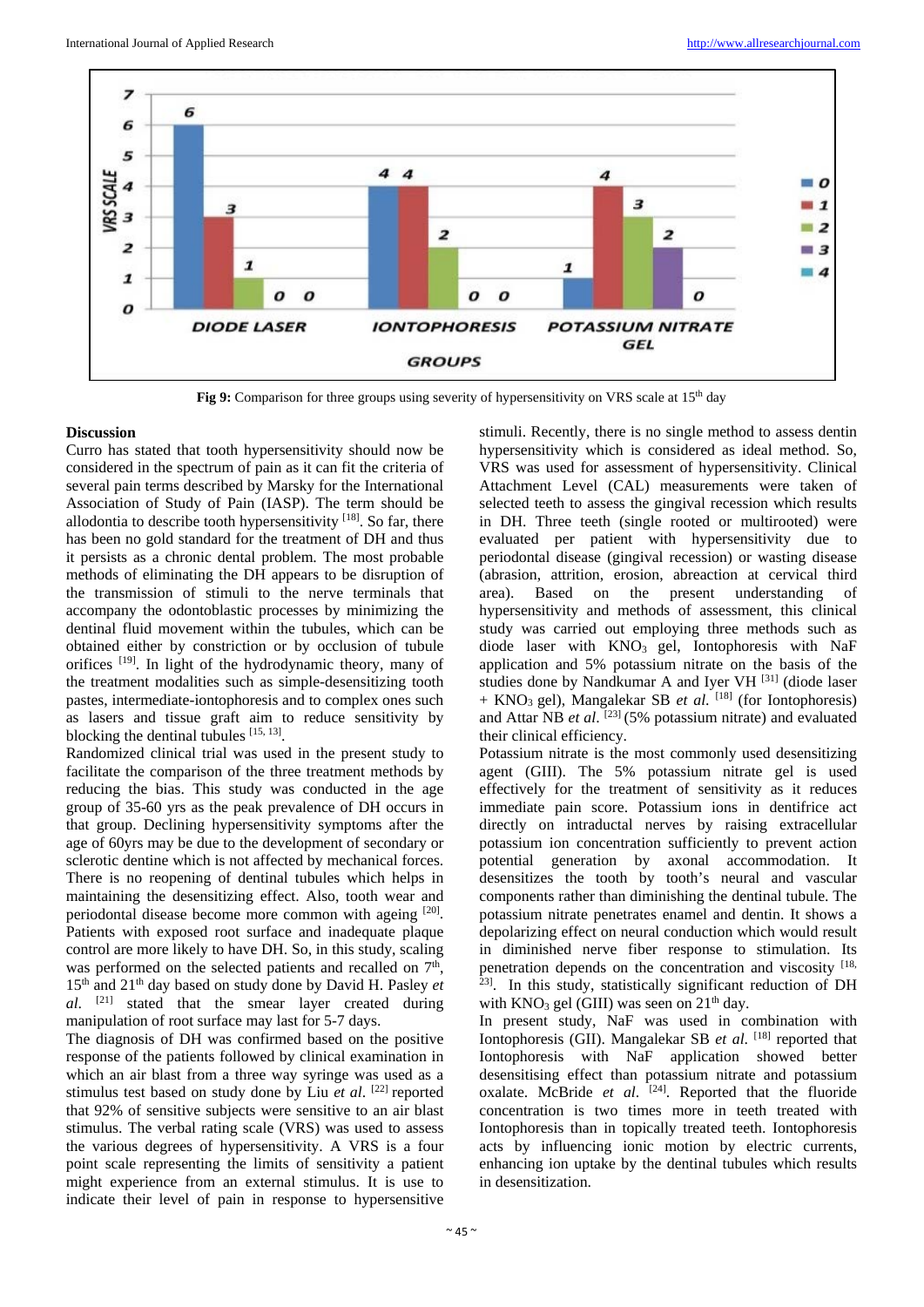NaF gel was chosen as a desensitizing agent for Iontophoresis because NaF exerts a beneficial, desensitizing effect as it is readily absorbed by dental hard tissues and fluoride ions thus adsorbed under walls of the dentinal tubules as well as on the surface of calcium forms an insoluble compound calcium fluoride  $(CaF<sub>2</sub>)$  with the tooth substance. It forms a new physical barrier which narrows the dentinal tubules, reducing its permeability. It was discovered that a reaction between fluoride and the free ions of some electrolytes such as calcium make these ions unavailable for the normal mechanism of pain conduction. Single application of NaF is less effective as it forms small sized calcium fluoride crystals (approximately 0.05 μm) which can be easily soluble in saliva [15, 16].

In this study, Diode laser was also used in combination with KNO3 gel (GI). Compared to conventional desensitizing agents, the laser treatment showed rapid results with less application time and more quickly for the patient. In this study, this group showed the highest reduction of DH in particular for air blast stimulation. Even though several lasers such as Nd: YAG, Er: YAG, Cr: YSGG lasers have been used, the diode laser has specific wavelengths resulting very safe for the patient. It is easily available and economical. So, the diode laser have become more popular and appears to be the most widely used in everyday practice by dentists <sup>[6, 25]</sup>. An innovative 980-nm diode wavelength laser used as it is a high-energy laser with low purchase and maintenance costs as well as greater versatility because of its compact size. The rapid sealing of exposed dentinal tubules and its safety to odontoblasts and pulp tissue is another feature seen with diode laser [26].

Brugnera *et al.* <sup>[27]</sup> showed the immediate analgesic effect by using a diode laser. According to Matsumoto *et al*. [28] when diode lasers were used for the treatment of DH, a gradual decrease in tactile stimuli (TS) and air blast stimulation was noticed on days 15 and 30, when compared to that at baseline and observed 85% improvement in DH. Kumazaki *et al*. [29] reported that improvement of 69.2% was seen in the group treated with lasers when compared with other group. Aun CA *et al.* <sup>[30]</sup> reported success in laser-irradiated teeth in 98% of their cases. Nandkumar A and Iyer VH [31] suggested that diode lasers were able to seal the dentin tubules. DLs can be used directly by direct application of lasers alone and indirectly by the use of some desensitizing agents with laser application. The better effects of combined treatment may be due to the higher  $KNO<sub>3</sub>$  gel adhesion to the dentinal tubules combined with laser energy.

The mechanism of action of diode lasers in hypersensitivity is the depressed transmission of nerve impulses within the dental pulp rather than alterations in the exposed dentine surface as observed in other treatment modalities. Laser stimulates the odontoblasts, produces reparatory irregular dentin and obliterates the dentinal tubules which reduces the dentinal hypersensitivity [32] . Patil AR. *et al*. [15] reported that the comparative SEM findings showed statistically significant difference in percentage of completely occluded tubules in the laser group. Liu Y *et al.* <sup>[26]</sup> who demonstrated that 2 Watt/Continuous wave (166 J/cm²) was suitable parameter for a 980 nm diode laser to seal dentinal tubules without excess melting of the dentin.

In this conducted study, the levels of hypersensitivity were not statistically significant among all three groups at the baseline and 10 min after treatment. But, on the  $7<sup>th</sup>$  and  $15<sup>th</sup>$ day, levels of hypersensitivity were statistically significant

among all 3 groups. On inter-group comparison, Group I, Group II and Group III did not show a significant reduction at the baseline and 10 min after treatment. On  $7<sup>th</sup>$  day and  $15<sup>th</sup>$  day, Group I showed significant reduction of DH as compared to Group III followed by Group II i.e the mean difference among three groups showed a maximum reduction of DH in group I as compared to group III and group II after 15 days. On  $21<sup>th</sup>$  day, three groups showed almost similar results for DH with maximum reduction in group I. On  $7<sup>th</sup>$  and  $15<sup>th</sup>$  day, Group I showed significant reduction in VRS score as compared to Group III followed by Group II. This advocates the use of lasers as an effective and acceptable treatment modality for the faster reduction of DH.

Recently, researches have been made in various areas of management of DH. This include advances in toothbrush technology, abrasively of toothpastes (Relative Dentin Abrasion scale), new agents such as Pro-Argin, Nova Min®, improved material science such as Nano composites and nanoionomers, improvements in periodontal flap procedures and QoL (quality of life) of patients having DH. Though DH is an old problem, it still remains an enigma, poorly understood and prevalence of DH remains high. In spite of the vast literature on this subject and the new advances in treatment, there is still lack of a consensus among researchers on the ideal treatment modality. So, a lot of research is still ongoing in achieving the ultimate goal in the treatment of DH which should give immediate and permanent relief of pain [33].

The limitation of this study was the short observation time after treatment. The sample size was relatively small. The method and interpretation of pain assessment elicited from stimuli and nature of response and variability of patient's ability to express a given response could also introduce some bias which is inevitable.

#### **Conclusion**

The present study concluded that Diode Lasers associated with KNO<sub>3</sub> topical gel showed significantly greater reduction of DH followed by Iontophoresis and  $KNO<sub>3</sub>$ topical gel only.

#### **Practical implications**

It has been well documented that dentinal hypersensitivity can be reduced by using various treatment modalities like desensitizing agents, Iontophoresis, diode laser etc. But, the exposure to non-harmful environmental stimuli on daily basis may increase the dentinal hypersensitivity. So, identification of causing factors, reduction of causal stimuli, educating the patient, reassessment of pain and proper management of the condition shows greater reduction of dentinal hypersensitivity.

#### **Conflicts of interest**

There are no conflicts of interest.

#### **Financial support and sponsorship:** Nil.

#### **References**

1. Canadian Advisory Board on Dentin Hypersensitivity. Consensus-based recommendations for the diagnosis and management of dentin hypersensitivity. Journal (Canadian Dental Association). 2003 Apr; 69 (4):221-6.